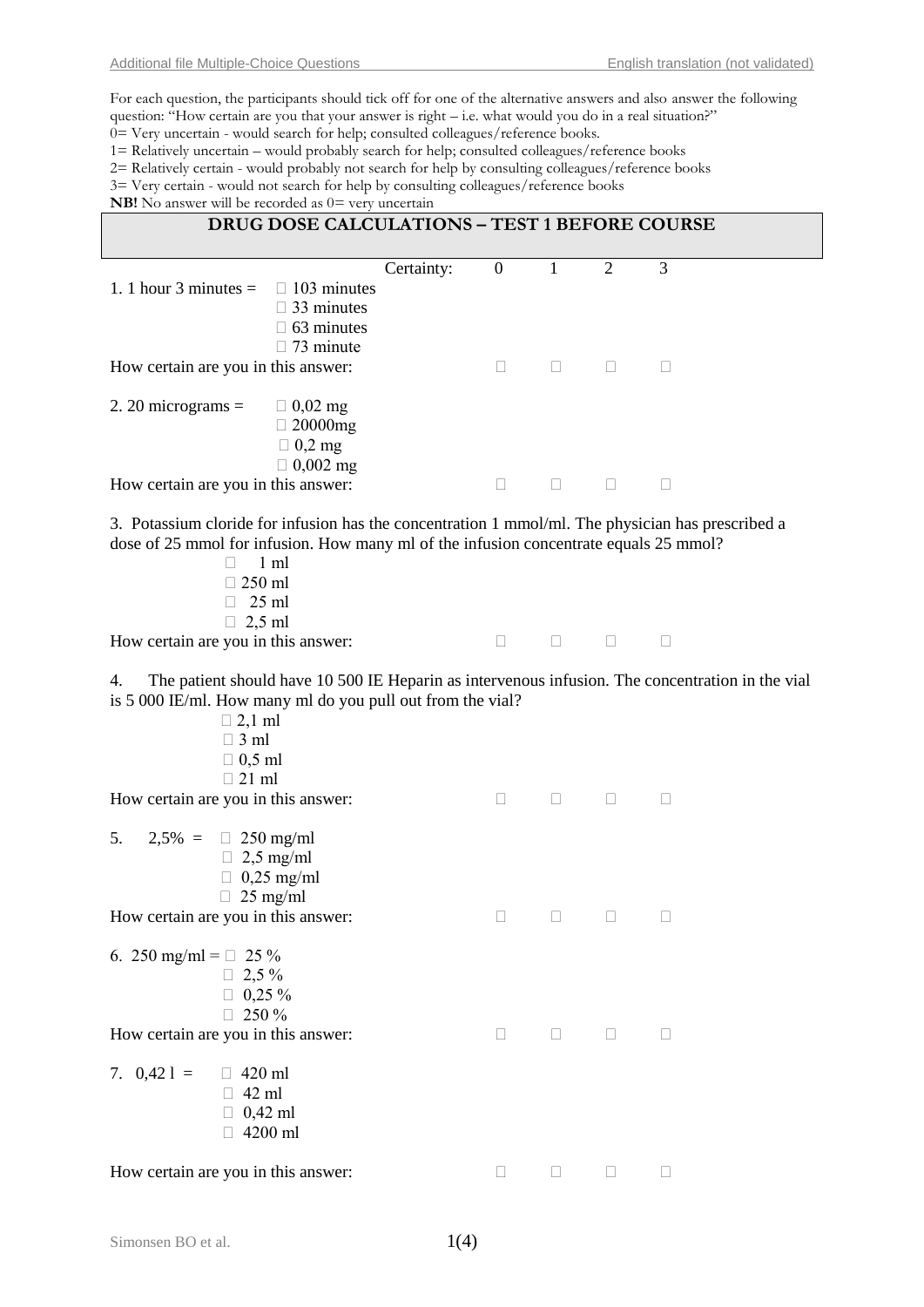8. One Marevan tablet contains 2,5 mg warfarin, og may be divided into 4 pieces. How many mg does a patient get when given 2 and  $\frac{1}{4}$  tablet?

| $\frac{1}{2}$                       |  |  |
|-------------------------------------|--|--|
| $\Box$ 1,1 mg                       |  |  |
| $\Box$ 1,4 mg                       |  |  |
| $\Box$ 5,6 mg                       |  |  |
| $\Box$ 6 mg                         |  |  |
| How certain are you in this answer: |  |  |

9. You give a patient 3 and ½ tablet of a drug, and each tablet contains 5 mg. How many mg does the patient get?

- $\Box$  1,4 mg  $\Box$  17.5 mg  $\Box$  1,75 mg  $\Box$  15 mg How certain are you in this answer:  $\Box$
- 10. Doxorubicin 50 mg injection substance is diluted in 25 ml sterile water. What is the concentration of the solution?
	- $\Box$  1250 mg/ml
	- $\Box$  2 mg/ml
	- $\Box$  0.5 mg/ml
	- $\Box$  20 mg/ml

How certain are you in this answer:  $\Box$ 

11. Furadantin tablets contain 5 mg/tablet. The dosage is 3 mg/kg body weight per 24 hours, in two divided daily doses. The child's weight is 20 kg. How many tablets should the child get each time?

- $\Box$  0.5 tablet
- $\Box$  12 tablets
- $\Box$  6 tablets
- $\Box$  3 tablets

12. A patient should have 500 ml Glukose 50 mg/ml intravenously. How many ml/hour should the infusion pump be set at, if the infusion time should be 4 hours?

- $\Box$  125 ml/hour
- $\Box$  100 ml/hour
- $\Box$  12,5 ml/hour
- $\Box$  2,1 ml/hour

How certain are you in this answer:  $\Box$ 

13. A patient gets Invertose 120 mg/ml. Due to the risk of acidosis, the infusion rate must not exceed 10 mg/kg/hour. What is maximum drop rate (drops/hour) for a patient weighing 30 kg. The drop number is 20/ml.

- $\Box$  100 drops/hour.
- $\Box$  18 drops/hour.
- $\Box$  60 drops/hour.
- $\Box$  50 drops/hour.

How certain are you in this answer:  $\Box$ 

14. 20 ml Hibitane 20% should be diluted to a solution with the concentration 5 mg/ml. How many ml is the diluted solution?

 $\Box$  780 ml 800 ml  $\Box$  80 ml  $\Box$  820 ml How certain are you in this answer:  $\Box$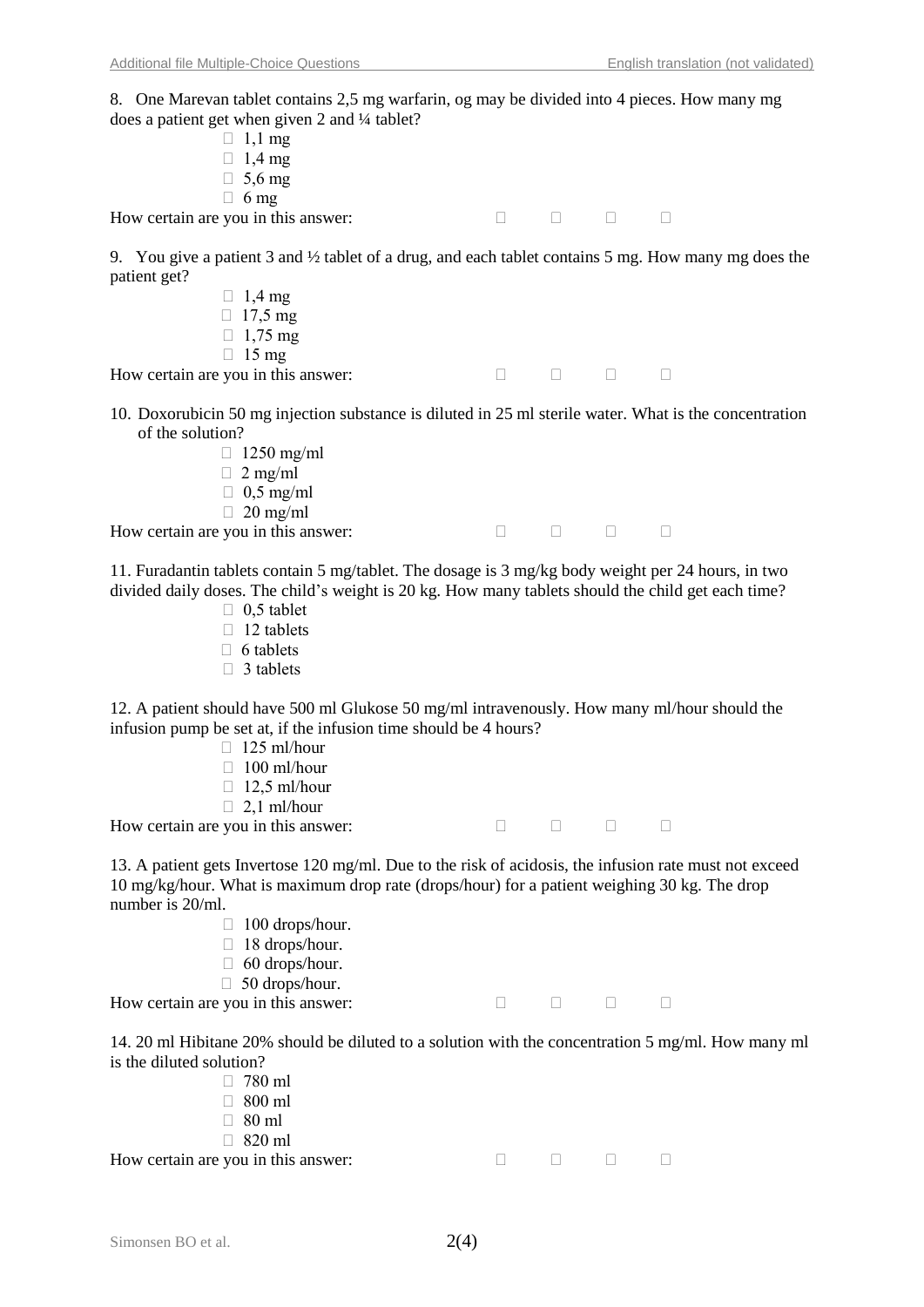|                                                                                                                                                                                                                                                                                                                                                                                                         | Certainty      |              |                  |        |
|---------------------------------------------------------------------------------------------------------------------------------------------------------------------------------------------------------------------------------------------------------------------------------------------------------------------------------------------------------------------------------------------------------|----------------|--------------|------------------|--------|
| <b>DRUG DOSE CALCULATIONS - TEST 2 AFTER COURSE</b>                                                                                                                                                                                                                                                                                                                                                     |                |              |                  |        |
| 1 hour 3 minutes = $\Box$ 55 minutes<br>1.<br>$\Box$ 83 minutes<br>$\Box$ 63 minutes<br>$\Box$ 60 minutes                                                                                                                                                                                                                                                                                               | $\overline{0}$ | $\mathbf{1}$ | $\boldsymbol{2}$ | 3      |
| How certain are you in this answer:                                                                                                                                                                                                                                                                                                                                                                     | $\Box$         | П.           | $\mathbb{R}^n$   | $\Box$ |
| 2.<br>50 micrograms = $\Box$ 0,50 mg<br>$\Box$ 0,050 mg<br>$\Box$ 5,0 mg<br>$\Box$ 50,0 mg<br>How certain are you in this answer:                                                                                                                                                                                                                                                                       |                | П.           | $\Box$           | П      |
| A concentrate of mono potassium phosphate for infusion has the concentration 1 mmol/ml. The<br>3.<br>physician has prescribed a dose of 0,15 mmol/kg, to be added into an infusion liquid. The patient<br>weigh 54 kg. How many ml of the infusion concentrate should be added to the infusion liquid?<br>$1,5$ ml<br>8,1 ml<br>П<br>$0,1$ ml<br>$\Box$<br>$1 \text{ ml}$<br>П                          |                |              |                  |        |
| How certain are you in this answer:                                                                                                                                                                                                                                                                                                                                                                     | $\Box$         | П            | $\Box$           | u      |
| A male cancer patient should have 9 IE Bleomycin per square meter body surface once a week as<br>4.<br>an intervenous injection. His estimated body surface is 1,8 square meter. 15 IE Bleomycin (pouder)<br>are dissolved in 10 ml injection liquid. How many ml do you use from the solution to give him a<br>correct dose?<br>$\Box$ 10,8 ml<br>$\Box$ 10,0 ml<br>$9,0 \text{ ml}$<br>$\Box$ 16,2 ml |                |              |                  |        |
| How certain are you in this answer:                                                                                                                                                                                                                                                                                                                                                                     | П              | $\Box$       | $\Box$           |        |
| 5.<br>$0,1\% = \Box 0,01$ mg/ml<br>$\Box$ 0,10 mg/ml<br>$1,0$ mg/ml<br>$\Box$<br>$10$ mg/ml<br>П<br>How certain are you in this answer:                                                                                                                                                                                                                                                                 | $\Box$         | $\Box$       |                  | Ш      |
| 6. 100 mg/ml = $\Box$ 0,1 %<br>$\Box$ 1,0 %<br>$\Box$ 10 %<br>$\Box$ 100 %<br>How certain are you in this answer:                                                                                                                                                                                                                                                                                       | $\Box$         | $\Box$       | $\Box$           | Ш      |
| 7.<br>$0,421 = \square$ 4,2 ml<br>$\Box$ 42 ml<br>420 ml<br>4200 ml<br>How certain are you in this answer:                                                                                                                                                                                                                                                                                              | $\Box$         | $\Box$       | $\Box$           | $\Box$ |